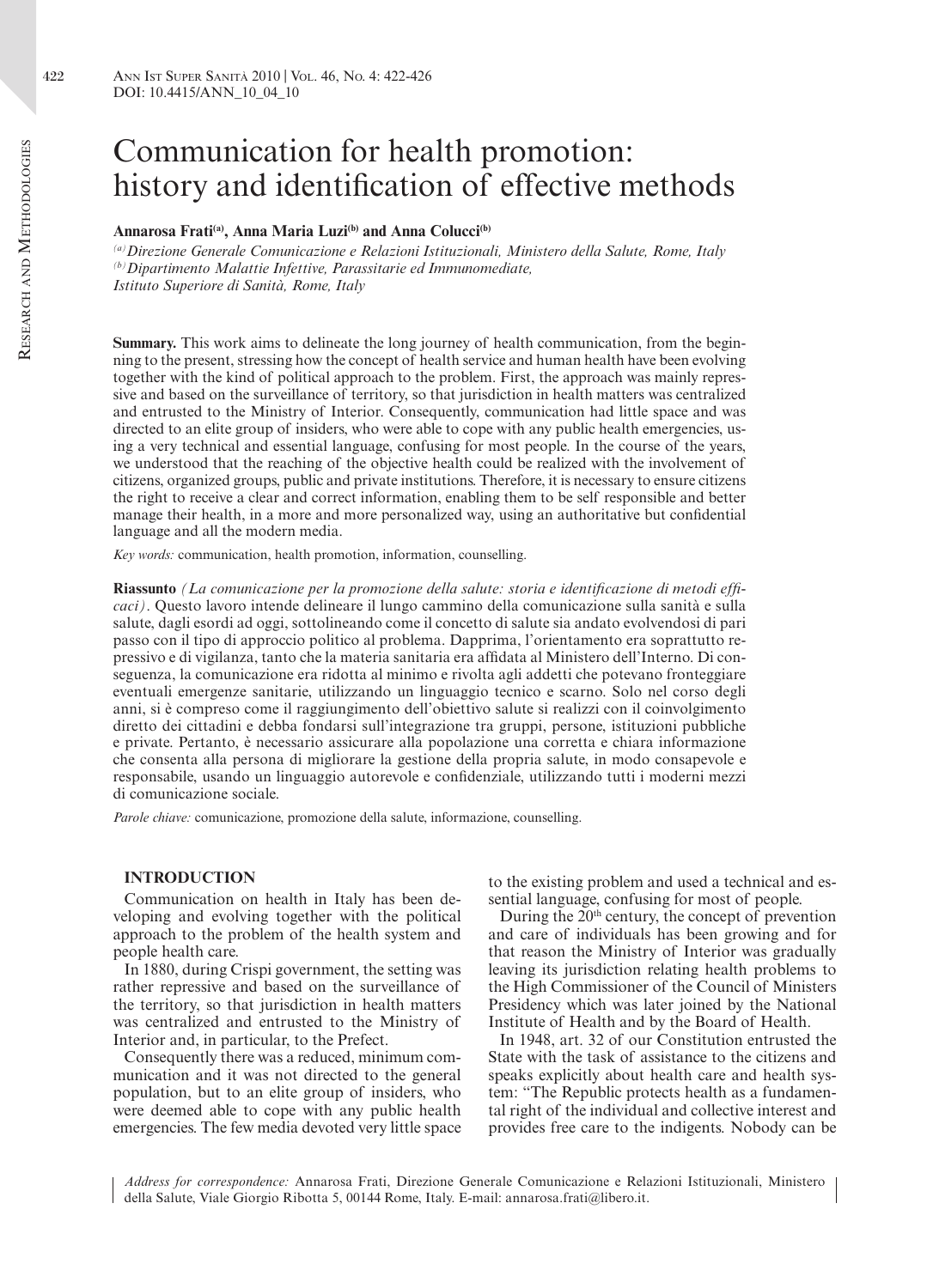obliged to undergo medical treatment except for certain provisions of law. In any circumstances the law can not violate the limits imposed by respect for the individual". Article 3 affirms the principle of equality and same opportunities of all citizens before the law of the state, without any distinction. In this period communication is more and more affirming its role, but it is still and above all directed to the area operators and its tone was, therefore, predominantly scientific and not popular [1].

Ten years later, in 1958, the Ministry of Health was established and both the health service and health care began to have their parallel but particular and autonomous history. Both areas went through various reforms to extend more and more strategic goals of health promotion, linking them to diffused partnerships in the country, which have become essential for the success of the programme on health protection and promotion.

This kind of approach includes a real involvement of the population based on integration among people, groups, public and private institutions.

Despite these significant changes, communication interventions on health are still sporadic. The population still whispered about health problems giving fanciful names to some illness, such as "mal sottile", "brutto male" and others. The population is not actively helped to take responsibility of its own health and that of the others, nor it is clearly informed about the transmission of diseases, symptoms, treatments, methods of prevention and the dangers of using chemicals both privately and professionally.

Television either, the new media arrived in Italy during the fifties, didn't devote specific space to health topics, except for some chronicle episodes, such as the death of Fausto Coppi due to malaria or some films containing some hints to tuberculosis, plague and leprosy.

Hospitals care was still charitable and it was often entrusted to religious institutions, institutes of assistance and, only marginally, was entrusted to the municipalities.

During the next two decades (1958-1978), they understood that the involvement of citizens and the promotion of their decisional autonomy must be based on effective information campaigns, aimed to the change of behaviours and life styles which can be harmful for health.

Aspiring to preserve their health and their psychophysical and social wellness, it is essential to ensure citizens the right to receive information, enabling them to better manage their health and ensure a rational access to care and health services to receive interventions, satisfying their real needs.

For this reason, institutions have the duty to educate and inform citizens, without using an alarming tone, but using an authoritative and confidential language to meet individual needs.

A great ability in communication is necessary to obtain these complex interactions, with the aim to adopt simple and understandable languages, facilitating links

between the different subjects with the support and participation of everybody. An effective communication involving politicians, public administrators, experts, stakeholders and media which has been increasing and developing along the years, has been fundamental. They have been offering more and more articulated methods of information, education, specialist training for healthcare operators and effective communication suitable for different kind of people.

This innovative approach is defined and stated unequivocally in the Health Reform Law n. 833 of December 1978 (article 2) which sets priorities such as "the creation of a modern health consciousness on the basis of adequate health education of citizens and communities, prevention of diseases and injuries in every area of life and work, promotion and safeguarding of natural environmental health of living and work" [2].

The new legislative system focuses on prevention and health education suggesting the individual and the community to become actively involved in changing lifestyles and behaviours harmful to health. For the first time, the focus is on the process of empowerment of the individual in becoming a promoter of good health for himself and for the entire community.

Empowerment processes require specific measures of information, both through modulated educational campaigns on the mass media and through personalized interventions of information.

# **THE ROLE OF INFORMATION IN THE HEALTH AREA**

Currently the main health problems in Italy are mainly due to acute and chronic diseases related to the lifestyle of individuals. For example, a large proportion of cases of ischemic heart disease and cancer can be attributed to smoking and improper nutrition; most sexually transmitted diseases are due to the non-use of condoms. As for many behaviours that affect health, high-quality studies confirmed that we can change the behaviour of people through specific interventions of information and health education. In this context, the role of media is fundamental; as the World Health Organization (WHO) underlines, information diffused through programmes based on interviews to well known scientists or testimonials beloved by the chosen target, or based on spots or advertisements, or on events and shows are more effective and more accepted and loved then those officially diffused by institutions or by health authorities, using an official and polished language, which doesn't affect the spreading of news concerning health.

It would be, therefore, desirable for the professionals of health and information to work together to rethink and review the fundamental principles of health promotion.

Now the request and offer of scientific but popular information in Italy is very high and bio-medicine alone represents the 55% of information published by newspapers and the 64% of those broadcasted by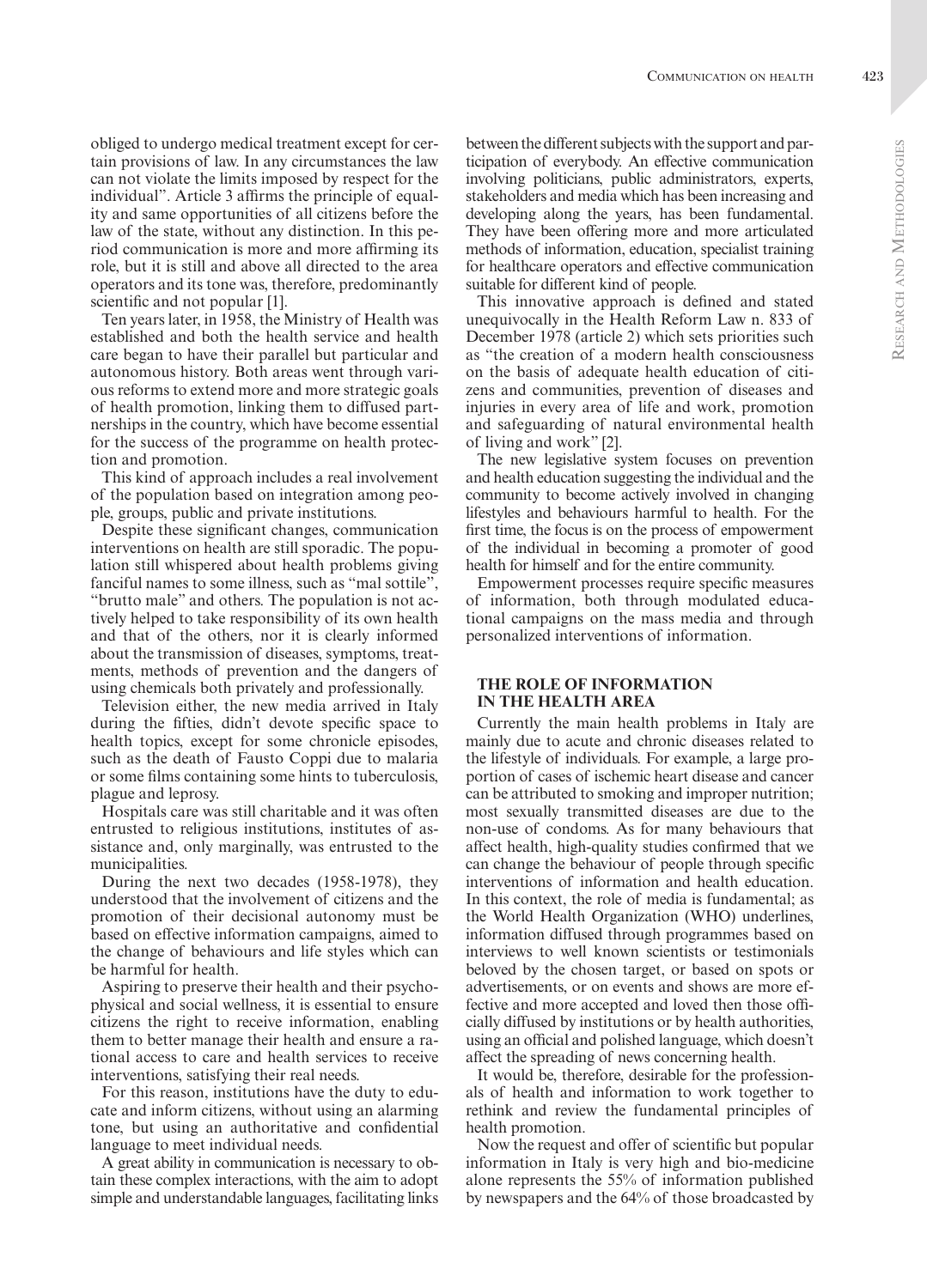televisions [3]. As for the contents of such an information, disease takes precedence over the sick person as individual, meaning that technical-scientific information prevails on psychological aspects.

In fact, we rarely talk about fear, anxiety, sense of isolation or problems related to the relationship between doctor and patient, all elements strictly connected with serious pathologies.

Anyway, language tends to be simpler and more comprehensible both in print and television, radio and internet; the media try to treat a few central arguments in support of the subjects treated.

As far as the subjects are concerned, the area of research and new technologies prevails on assistance and health services. There are many services on prevention and arrangements for their practical implementation [3].

Then, the state of health communication is closer to a dissemination of knowledge and skills, more than a form of education and promotion of correct behaviours. Much more could be done to improve this aspect of health communication, in front of the new and growing awareness of the citizen-patient in favour of his responsibility and his personal commitment in prevention, improving his level of health.

In the present historic phase, the health communication frontier is represented by Internet: web sites are understandable as for the purpose and object, as well as easy to use and also the 33% of them are certified by Health on Net Foundation (HON), a European Commission card, which has the aim to evaluate the quality of web sites dedicated to medicine and health [3].

Web sites allow a real time and global communication, both among public and private institutions and among citizens, helping them to move more freely between the various services offered and to meet immediately their growing and very articulated information needs. Think of help given by the interested citizens themselves in solving problems related to the treatment of rare diseases.

During the latest decades, health has become a global problem with the increasing moving of groups of population from a country to another; health institutions and the communication area have studied how to communicate with migrants of many different ethnic groups, coming from different geographic areas of the world. Countries with huge migration have the need to identify communication methodologies, instruments and means suitable for that specific target, which could be characterized by a greater vulnerability.

Communication is a very important priority for the effectiveness of information, prevention and awareness campaigns in the area of public responsibility about health education and health promotion of the individual and the whole community. Also we feel an increasing demand of our society for an accurate information about health and wellness in general from a side, and from the other an increasing flow of information coming from different sources,

sometimes of uncertain scientific level, which risk to rise false alarms and unwarranted fears.

In this context, the planning and implementation of effective public campaigns of communication collides with the overcrowding of messages in all the media, due to huge investments by commercial companies.

In addition there is a lack of coordination of the strategic objectives and overlapping of efforts by different organizations who have provided the population with inconsistent or unclear messages.

Health institutions have to answer many demands about the complex issue of health, requiring an educational and information effort, with the risk of being lost in many streams of communication.

In the National Health Programme, communication has become an important element of the changing process, a very complex and strategic function, compared with the change from "Ministero della Sanità" to "Ministero della Salute" and compared with the rules to implement the regionalization process.

The National Health Programme should promote an adequate communication between users, health professionals, citizens and services and raise awareness throughout the community on issues pertaining the relationships between health and environment, food safety, drug addiction and all forms of health protection, as well as ensuring fairness and quality, strengthen healthy lifestyles, implementing control systems on user satisfaction, provide information tools to avoid the dangers and risks.

All that puts in evidence the need to change the institutional communication approach talking about health care and health system from an ethic point of view, if we want to obtain results coherent to values, criteria and objectives indicated by the National Health Programme. Health information must be considered a value that enriches the society and helps to improve heath care and the health system which are common property and belong to the whole society.

### **THE ROLE OF INFORMATION IN THE HEALTH EDUCATION INTERVENTIONS**

Health promotion involves the construction of ways to provide scientific information, both to encourage the individuals to find the motivational basis for developing non-risky behaviours and to modify the existing ones.

An updated scientific information is a fundamental condition but it is not sufficient for an intervention of prevention and health education truly effective.

Therefore, preventive strategies must include health education through information and educational campaigns that can reach the entire population with general information. But they should include interventions of personalized information to promote the modification of risk behaviours and the adoption of adequate living styles, implemented within a relationship of professional help to put an emphasis on individual cultural and social features [4, 5].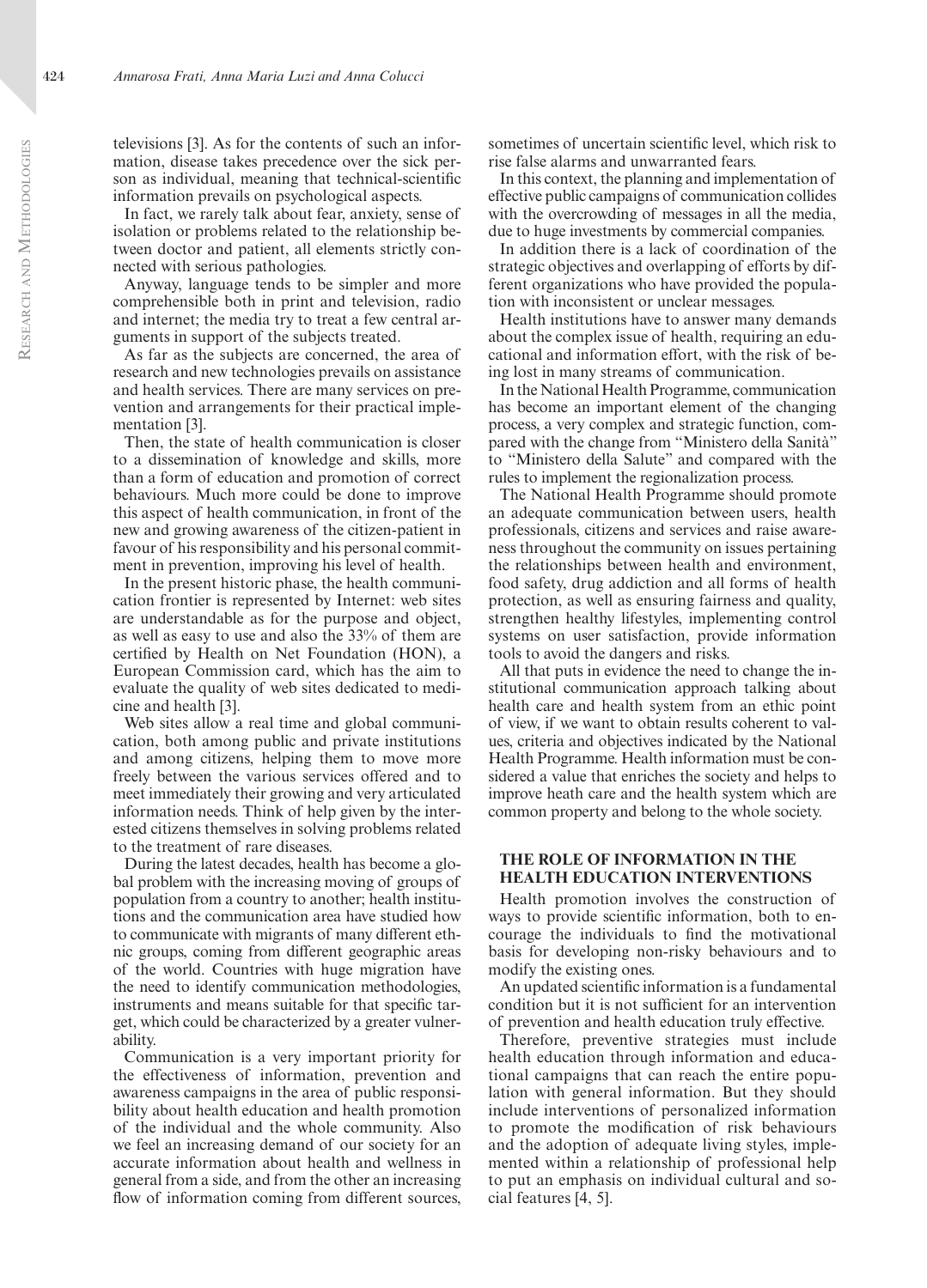The necessary integration between a generalized and a personalized information (counselling) has found its application in 1987 in the prevention of HIV infection with the establishing of the help line on AIDS by part of the Ministry of Health in collaboration with National Institute of Health.

In 1988 the first national public campaign was realized on the base of epidemiological data and technical indications of the National Commission against AIDS. During the following years other nine AIDS campaigns have been realized.

The characteristics of this syndrome have been modifying a lot along the years and it has been necessary to change the tone of the communication and evaluate again the aims every year. While the first campaigns were based on the primary need to spread basic knowledge on the disease and give fundamental information on the main aspects of the syndrome, in the context of a popular greatly felt emergency, the following campaigns were aimed to promote a more mature behaviours to teach people to live confronting this pathology, to reduce the risk with responsible behaviours and to spread a feeling of solidarity toward HIV+ people and people with AIDS [4].

These goals were pursued using all kind of media, together with leaflets an training courses. Preliminary and final market researches have been realized to understand the information needs of Italian population and to be used for the realization of future messages and strategies [6].

Beginning from the reform of the Ministry in 2001, the appropriate General Direction of Communication was established, just on the base of people information needs and many communication campaigns on health have been realized, among them the campaign on health of mothers and children, parents' indications for their children health, against cancer, AIDS, to promote organs donation, blood donation, a good national health system, correct life styles, to treat mental illness, sterility, obesity, against the abuse of alcohol and others.

They were all characterized by the co-ordination with other public institutions and private associations, by an easily understandable language, authoritative, without any blame, non-prescriptive, aimed at personal empowerment of the individual for himself and others.

Some hot lines were activated (against AIDS, against the abuse of alcohol, against drugs in collaboration with the National Institute of Health) to provide customized skilled and multi-lingual counselling, suiting the needs of Italians and foreign citizens. Trained psychologists and doctors answer to those lines to solve doubts, fear or practical information.

As far as the personalized information is concerned, counselling is an effective instrument. This method involves a trained operator and an individual user and it is characterized by the specific knowledge, personal qualities and skills such as active listening and empathy, as well as strategies and communication techniques (rewording, clarification, the ability to survey and messages in first person) from part of the professional. This method is aimed to activate and empower the individual to realize choices and changes in difficult situations or to actively face problems and difficulties involving a specific person.

The process of counselling can structure the professional relationship of help in phases, characterized by well-defined steps through which it implements a comprehensive and effective professional interaction aimed at creating a climate of trust, acceptance, respect and cooperation, as well as the redefinition of the problem and the identification of possible solutions together with the individual.

Counselling has demonstrated to be an effective tool both in situations of face to face interview and in situations of telephone interview to give scientifically correct and personalized information on health subjects [7, 8].

Over the years, the extensive experience gained in telephone counselling by the experts of the help line on AIDS of the National Institute of Health, has enabled the activation of other "help lines" associated with various health issues such as abuse of alcohol, tobacco, rare diseases, organ transplantation.

The aim is to provide scientific answers, updated and customized to detect any risk behaviour, to direct the person to the closer diagnosis and treatment centres and to facilitate and support changes in behaviour.

#### **CONCLUSIONS**

In the XXI century, communication in healthcare is fundamental to the provision of prevention which has the main purpose to provide information regarding a specific medical condition and to make the citizen aware of the resources at his disposal and to protect his health and that of their social context of reference.

This is an innovative approach that has overcome the old one of monitoring and supervision in favour of an institutional approach based on the promotion and protection of health with the direct involvement of citizens. This orientation may facilitate the activation of processes that can change the lifestyles of the population and improve the standard of health as a state of complete mental, physical and social wellness (WHO) [9].

In this context the use of intervention methods and tools to reach different population groups is very important and at the same time it gives the citizen the opportunity to be informed. This is accomplished through the integration of general information, diffused through information and educational campaigns of the Ministry of Health and a personalized information delivered with the help of telephone counselling which can satisfy the specific needs of each person.